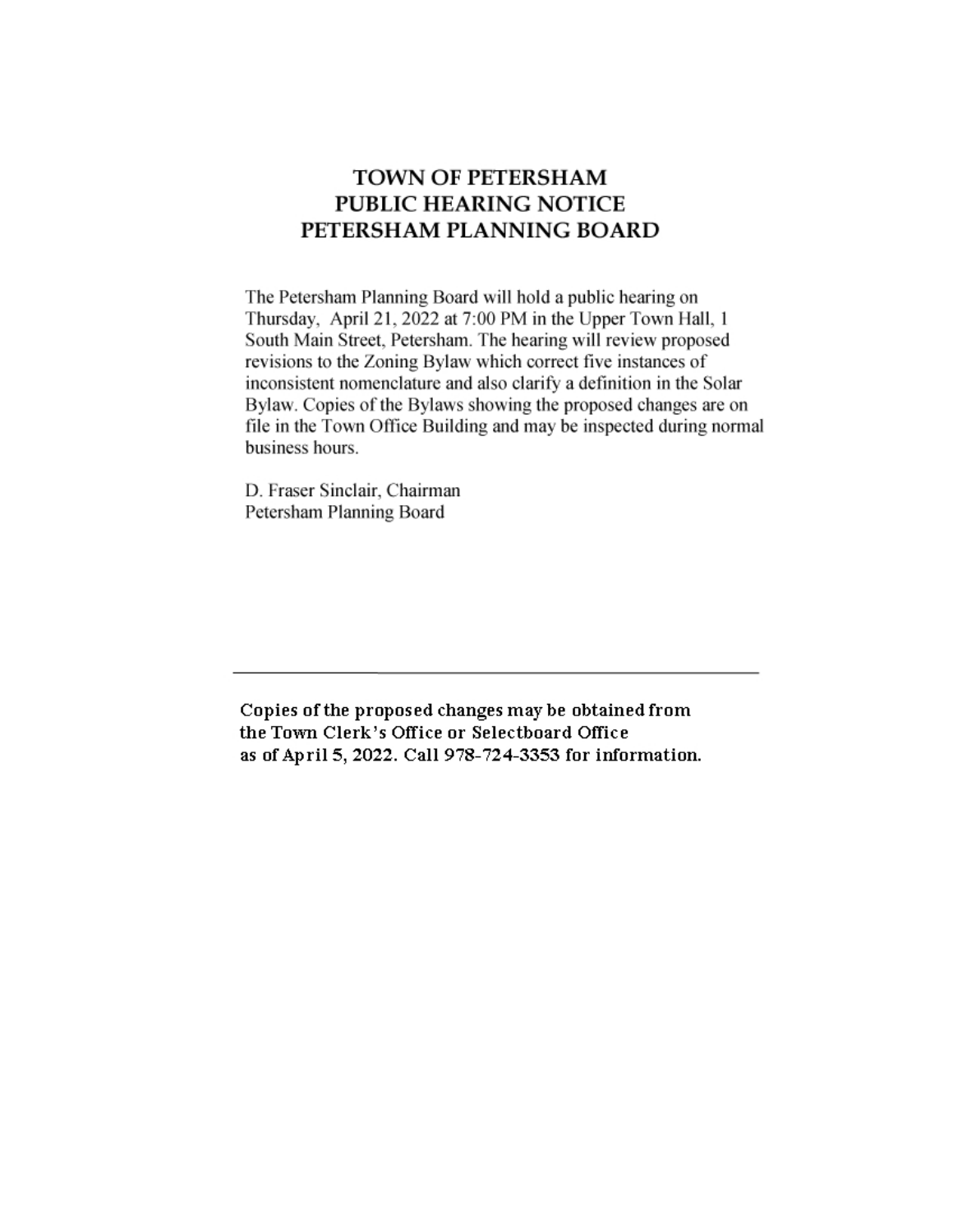# **FOR PUBLIC VIEWING**

**Proposed Changes to Town of Peetersham Zoning Bylaws:** 

**The following two proposed 2022 Annual Town Meeting Articles will be reviewed at a Public Hearing on April 21, 7:00 PM, at Petersham Town Hall, 1 South Main St. All welcome.**

# **ARTICLE \_\_.** *– DRAFT*

To see if the Town will vote **to amend the Town's Zoning Bylaws to change the name of the Board of Selectmen to the "Selectboard,**" by striking out, in every instance in which they appear in reference to that body, the words "Board of Selectmen" or "Selectmen" and inserting in place thereof the words "Selectboard"; and by striking out, in every instance in which they appear in reference to Board members individually, the word "Selectman" and "Selectmen" and inserting in place thereof the words "Selectboard Member" or "Selectboard Members"; and further to authorize the Town Clerk to make non-substantive, ministerial revisions to ensure that gender and numerical issues in related text is revised to properly reflect such change in title; or or act in relation thereto.

# **ARTICLE \_\_.** *– DRAFT*

To see if the Town will vote **to amend the Town's Zoning By-law Section 18. Solar Electric Installations to address typographical errors therein;** the By-Law therefore to read as follows below; or act in relation thereto:

**Section 18.1.a** This section applies to any large-scale ground-mounted solar electric installation **(greater than 10 kW Rated Nameplate Capacity (kilowatts)** in the Town of Petersham. In the Solar Electric Overlay District such facilities are allowed As-of-Right. Outside of the Solar Electric Overlay District, such facilities are allowed by special permit. . . . Smaller scale (10 kW or less) ground-mounted solar electric installations need only comply **with subsection 18.3.**

# . . .

# **Section 18.2**. **Rated Nameplate Capacity: The maximum rated output of electric power production of a solar electric generation system in Alternating Current (AC).**

. . .

**Section 18.4b.4**. Description of financial surety that satisfies **Section 18.11c.**

. . .

**Section 18.11.a.** Removal Requirements: Any installation which has reached the end of its useful life or has been abandoned consistent with **Section 18.11b.** of this bylaw shall be removed.

**[ NOTE: Complete current** *Section 18. Solar Electric Installations Bylaw* **is attached for reference. ]**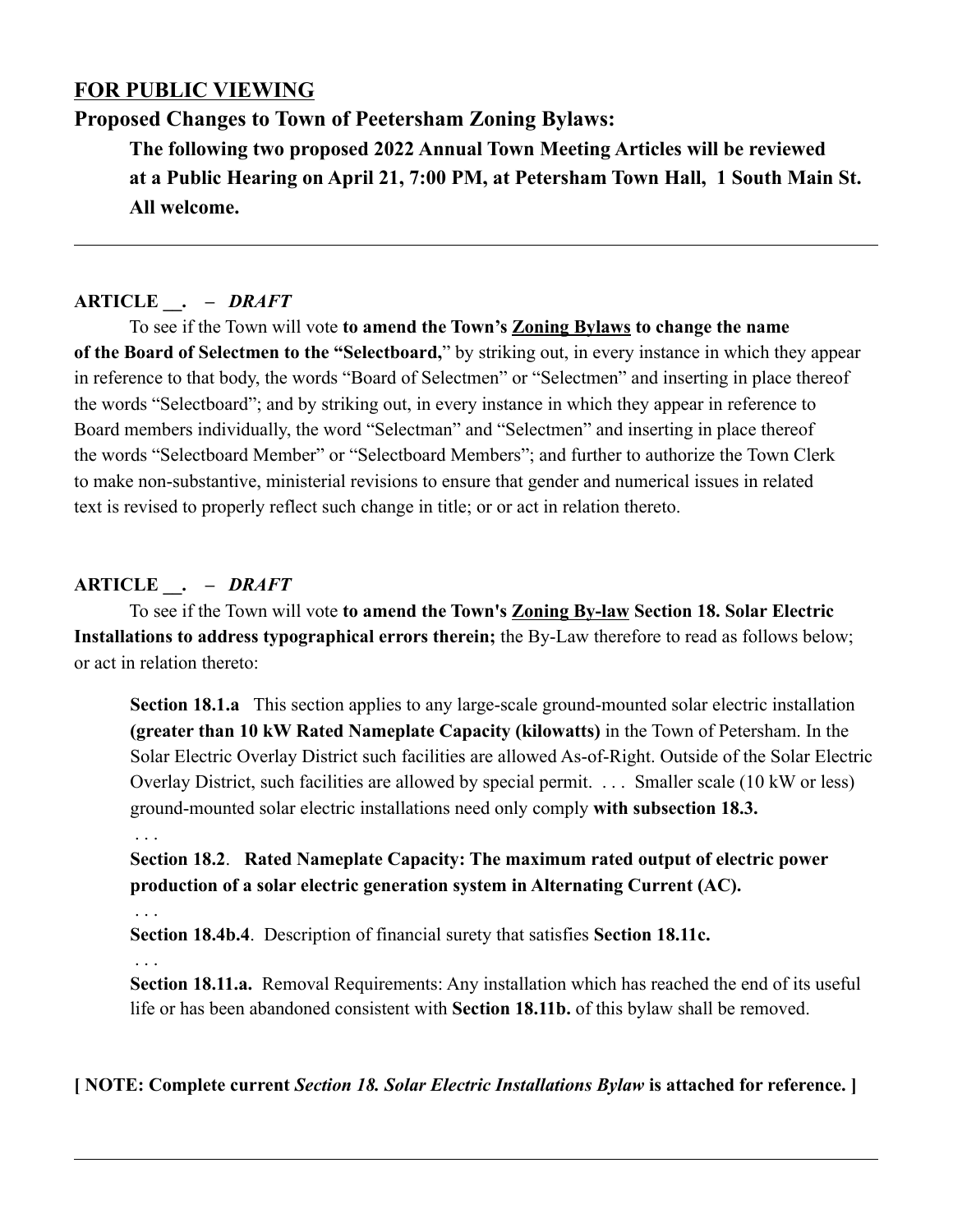# Existing Town of Petersham Zoning Bylaw Section 18 at January 1, 2022

Proposed changes attached on cover sheet herein.

# SECTION 18. SOLAR ELECTRIC INSTALLATIONS

#### 1. Purpose

The purpose of this bylaw is to facilitate the creation of new large-scale solar electric installations by providing standards for the placement, design, construction, operation, monitoring, modification and removal of such installations that address public safety, minimize impacts on environmental, scenic, natural and historic resources and to provide adequate financial assurance for the eventual decommissioning of such installations.

#### a. Applicability

Building-mounted solar electric installations are not subject to the requirements of this section but do require a building permit.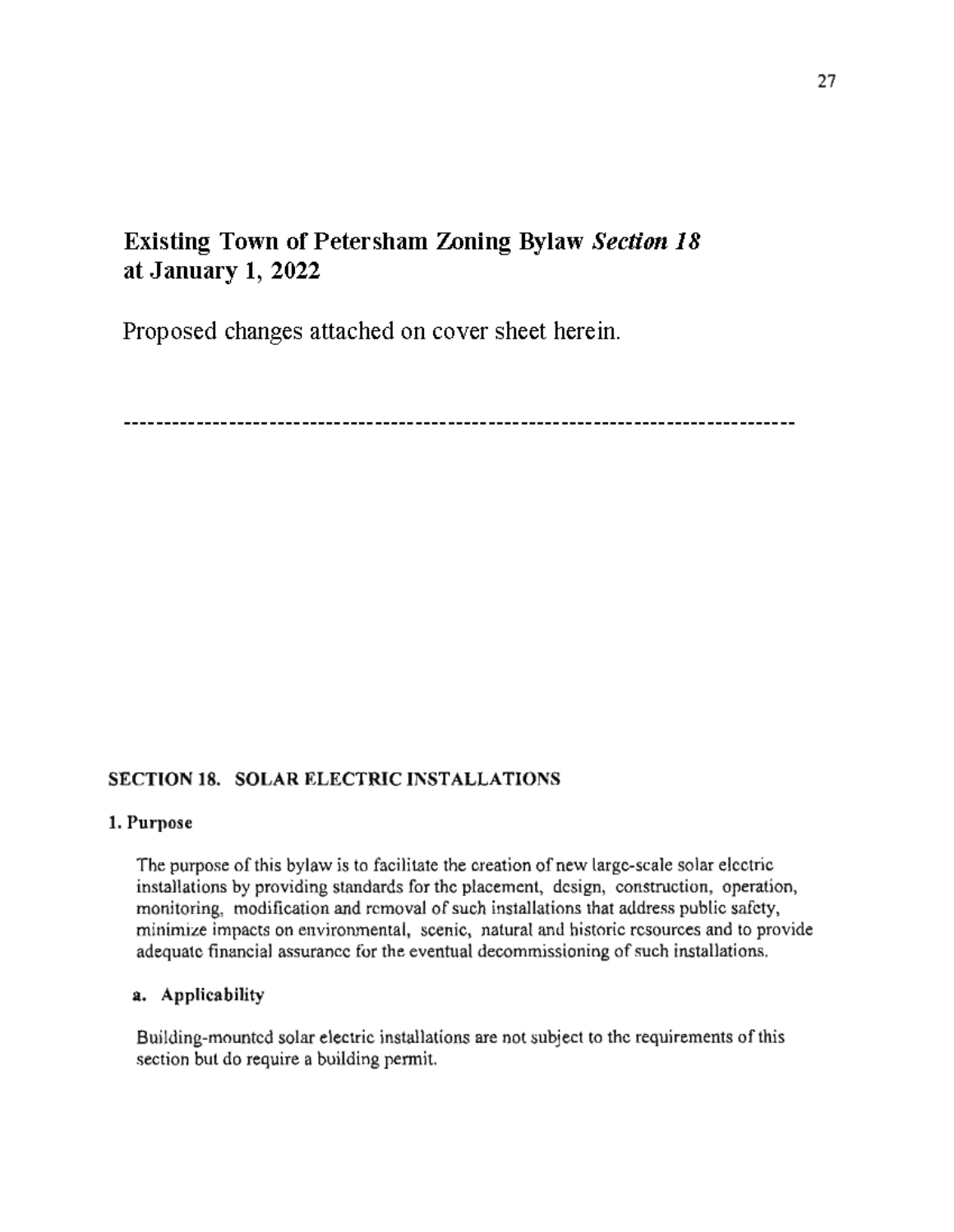This section applies to any large-scale ground-mounted solar electric installation (greater than 10 kW (kilowatts)) in the Town of Petersham. In the Solar Electric Overlay District such facilities are allowed As-of-Right. Outside of the Solar Electric Overlay District, such facilities are allowed by special permit.

This section also applies to physical modifications of large-scale solar electric installations that materially alter the type, configuration, or size of a previously approved installation.

Smaller scale (10 kW or less) ground-mounted solar electric installations need only comply with subsection F.3.

#### 2. Definitions

As-of-Right: As-of-Right Siting shall mean that development may proceed without the need for a special permit, variance, amendment, waiver, or other discretionary approval, provided that it complies with the requirements of this section.

Building Inspector: The person charged with the enforcement of the Zoning Bylaw.

**Building Permit:** A construction permit issued by the Building Inspector.

Solar Electric Overlay District: The Solar Electric Overlay District as designated by the Town of Petersham, is shown on a map titled "Petersham Solar Electric Overlay District", which map is herby made a part of this Zoning By-law and is on the file in the Office of the Petersham Town Clerk.

Large-Scale Solar Electric Installation: A solar electric generation system that has a rated nameplate capacity greater than 10 kW.

**Rated Nameplate Capacity:** The maximum rated output of electric power production of a solar electric generation system in Alternating Current  $(AC)$  or Direct Current (DC).

#### 3. General Requirements for all ground-mounted Solar Electric Installations

#### a. Compliance with Laws, Bylaws and Regulations

The construction and operation of installations shall be consistent with all applicable local, state and federal requirements, including but not limited to all applicable safety. construction, electrical, and communications requirements. All buildings and fixtures forming part of the installation shall be constructed in accordance with the State Building Code.

#### b. Building Permit and Building Inspection

No installation shall be constructed, installed or modified without first obtaining a building permit.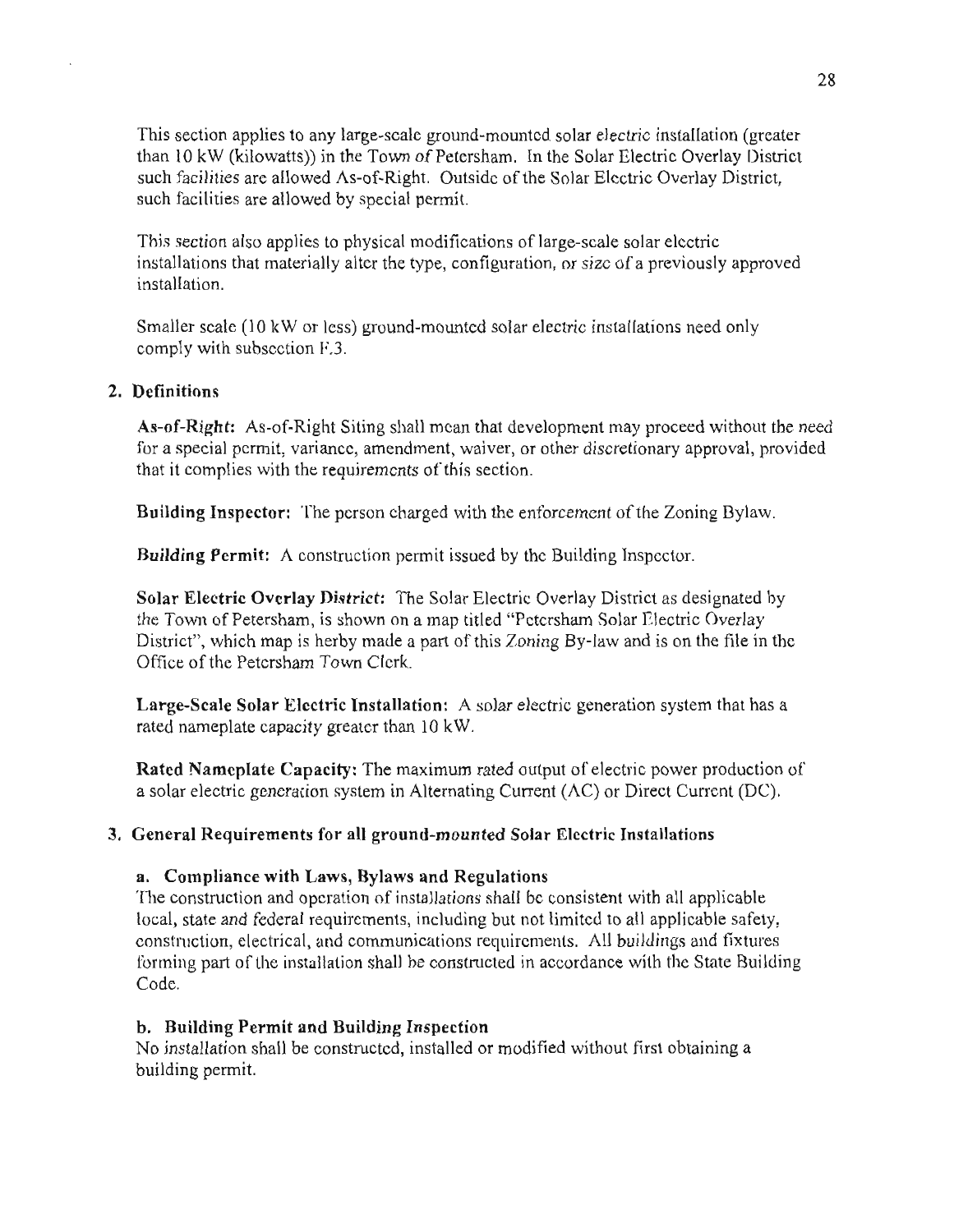#### c. Dimensional Requirements

- (1) Setbacks to all installation structures and equipment shall be at least 50 feet from property lines.
- (2) The height of any solar electric installation structure shall not exceed 20 feet.
- (3) Installations larger than 25kW shall not be closer than 300 fect from a public wav.

# 4. Site Plan Review

Installations larger than 10kW shall be subject to Site Plan Review by the Zoning Board of Appeals prior to construction or modification, as provided in this section. Failure of the Zoning Board of Appeals to act within 180 days from the time of the initial application shall be deemed to constitute approval of the application.

#### a. General

All plans and maps submitted in connection with Site Plan Review shall be prepared, stamped and signed by a Professional Engineer licensed to practice in Massachusetts. An application for site plan review shall be accompanied by a fee of \$150.

#### b. Required Documents

(1) A site plan showing:

- i. Property lines and physical features, including roads and topography, for the project site;
- ii. Proposed changes to the landscape of the site, grading, vegetation clearing and planting, exterior lighting, fencing and screening vegetation or structures:
- iii. Locations of wetlands and Priority Habitat Areas as defined under the Natural Heritage & Endangered Species Program (NHESP) of the Massachusctts Division of Fisheries and Wildlife.
- iv. Locations of Priority Heritage landscapes under the NHESP and local or National Historic Districts;
- v. A list of any hazardous materials proposed to be located on the site in excess of household quantities and a plan to prevent their release to the environment as appropriate;
- vi. Blueprints or drawings of the installation signed by a Professional Engineer licensed to practice in the Commonwealth of Massachusetts, showing the proposed layout of the system;
- vii. One or three line electrical diagram detailing the solar electric installation, associated components, and electrical interconnection methods, with all National Electrical Code compliant disconnects and overcurrent devices;
- viii. Documentation of the major system components to be used, including the electric generating components, transmission systems, mounting system, and inverter:
	- ix. Name, address, and contact information for proposed system installer;
	- x. Name, address, phone number and signature of the project proponent, as well as all co-proponents or property owners, if any;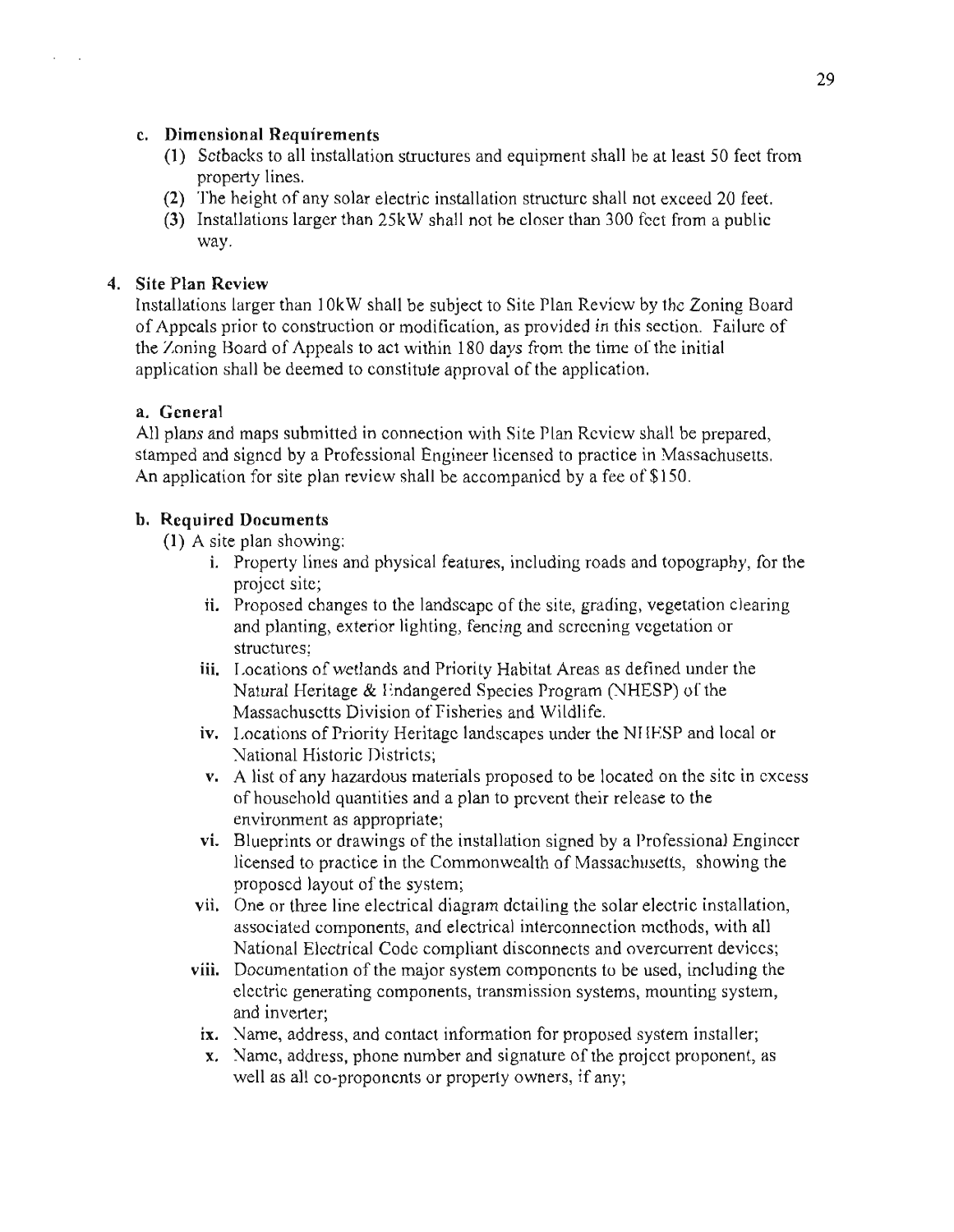- xi. The name, contact information and signature of any agents representing the project proponent.
- (2) Photographs showing views of the site from any point in the Town of Petersham where the installation would be visible. The proposed installation and the amount of land clearing required shall be superimposed on these photographs.
- (3) Documentation of actual or prospective access and control of the project site; and
- (4) Description of financial surety that satisfies Section F.11.c.

The Zoning Board of Appeals may waive documentary requirements as it deems appropriate.

# 5. Site Control

The project proponent shall submit documentation of actual or prospective access and control of the project site sufficient to allow for construction and operation of the proposed solar clectric installation.

# 6. Operation & Maintenance Plan

The project proponent shall submit a plan for the operation and maintenance of the installation, which shall include measures for maintaining safe access to the installation, storm water, screening vegetation and other vegetation controls, as well as general procedures for operational maintenance.

# 7. Utility Notification

No installation shall be constructed until evidence has been given to the Zoning Board of Appeals that the utility company that operates the electrical grid where the installation is to be located has been informed of the installation owner or operator's intent to construct. Off-grid systems shall be exempt from this requirement.

#### 8. Design and Performance Standards

#### a. Lighting

Lighting shall be minimal and comply with local, state and federal law and shall be shielded so as to minimize spillover into abutting properties. Lighting shall be directed downward and shall incorporate full cut-off fixtures to reduce light pollution.

#### b. Signage

A sign consistent with the Town's Bylaws shall be required to identify the owner and provide a 24-hour emergency contact phone number and may include identification of the manufacturer or operator of the installation.

#### c. Utility Connections

Wherever possible all utility connections from the solar electric installation shall be underground, depending on appropriate soil conditions, topography of the site and any requirements of the utility provider. Electrical transformers for utility interconnections may be above ground if required by the utility provider.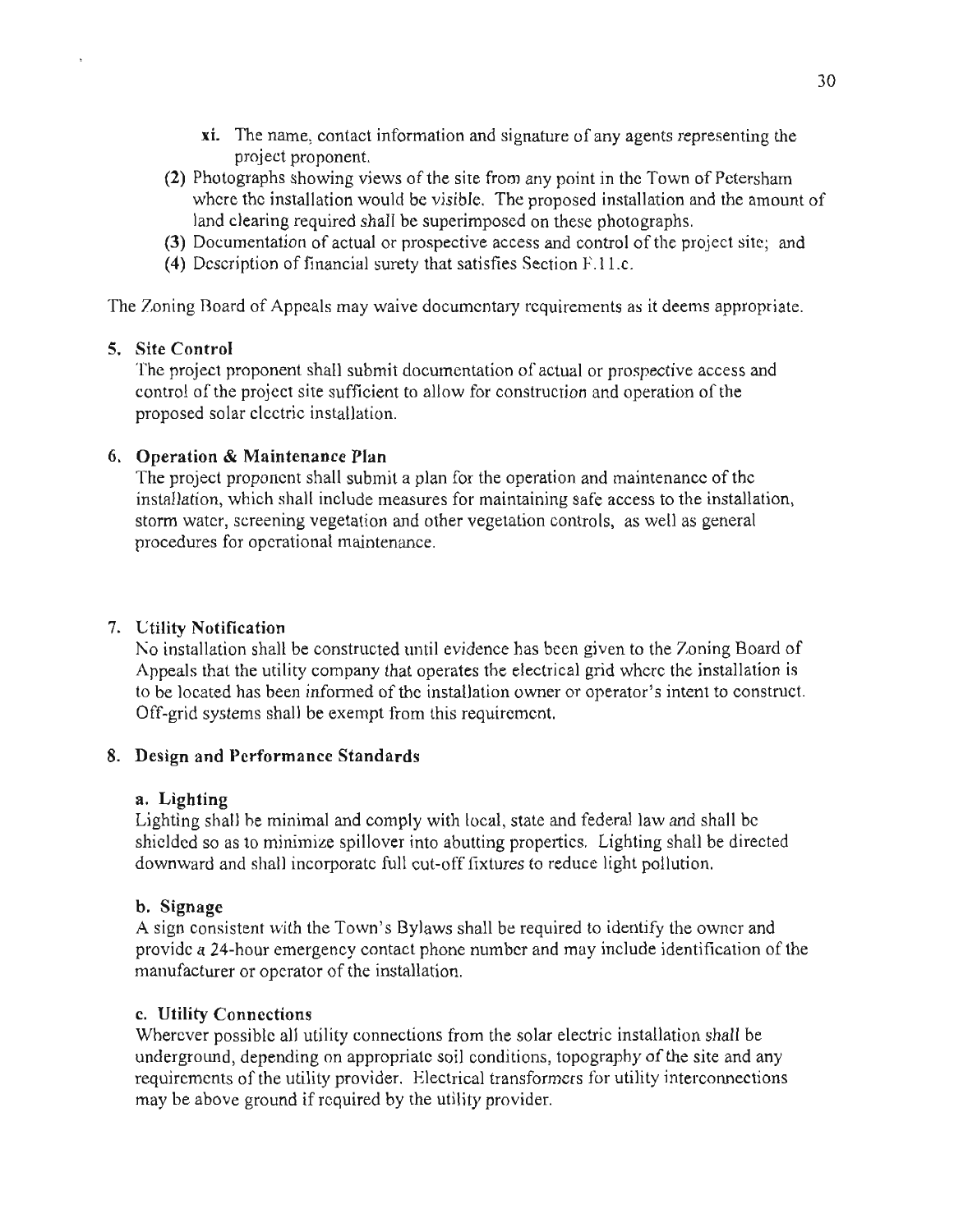#### d. Roads

Access roads shall be constructed so as to minimize grading, removal of stone walls or trees and minimize impacts to environmental or historic resources.

# e Noise

Sound or noise levels may not exceed a decibel level of 50 dBA, as measured at the boundary of the property.

# 9. Safety and Environmental Standards

# a. Emergency Services

The installation owner or operator shall provide a copy of the project summary, electrical schematic, and site plan to the Fire Chief and the Town's Emergency Management Director. Upon request, the owner or operator shall cooperate with local emergency services in developing an emergency response plan. All means of shutting down the solar electric installation shall be clearly marked. The owner or operator shall identify a responsible person for public inquiries throughout the life of the installation.

# b. Land Clearing, Soil Erosion and Habitat Impacts

Clearing of natural vegetation shall be limited to what is necessary for the construction, operation and maintenance of the installation or otherwise prescribed by applicable laws, regulations, and bylaws.

# 10. Monitoring, Maintenance and Reporting

# a. General Maintenance

The solar electric installation owner or operator shall maintain the facility in good condition. Maintenance shall include, but not be limited to, painting, structural repairs, and integrity of security measures. Site access shall be maintained to a level acceptable to the Fire Chief and the Town's Emergency Management Director. The owner or operator shall be responsible for the cost of maintaining the solar electric installation and any access road(s).

#### b. Modifications

All material modifications to a solar electric installation made after issuance of the required building permit shall require approval by the Zoning Board of Appeals.

# c. Annual Reporting

The owner or operator of the installation shall submit an Annual Report which certifies compliance with the requirements of this Bylaw and their approved site plan including control and maintenance of vegetation, noise standards, and adequacy of road access. The annual report shall also provide information on the maintenance completed during the course of the year and the amount of electricity generated by the facility. The report shall be submitted to the Sclectboard, Zoning Board of Appeals, Fire Chief, Emergency Management Director, Building Inspector, Board of Health and Conservation